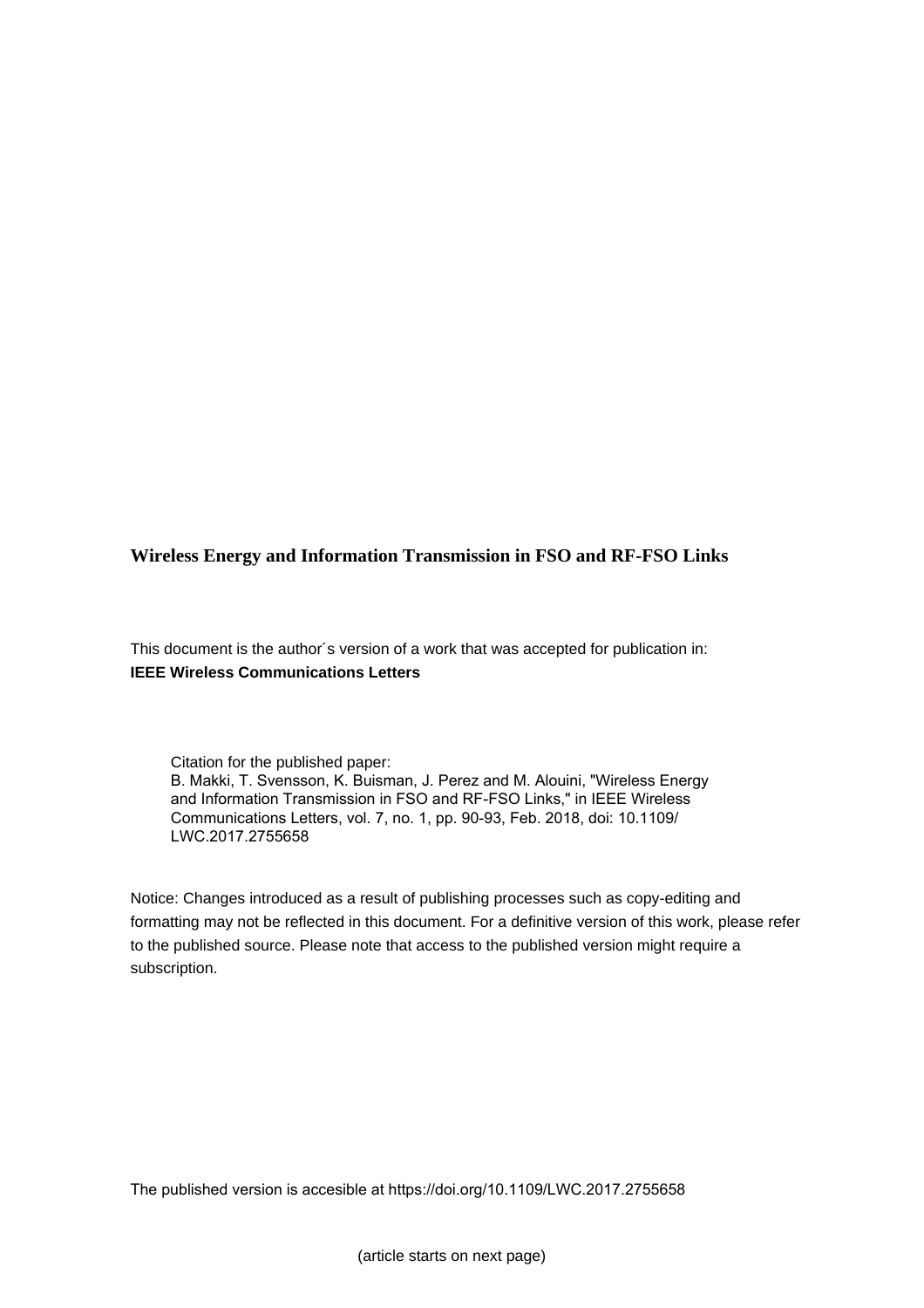# Wireless Energy and Information Transmission in FSO and RF-FSO Links

Behrooz Makki, Tommy Svensson, Koen Buisman, Joaquin Perez and Mohamed-Slim Alouini, *Fellow, IEEE*

*Abstract*—We propose and analyze a wireless energy and information transmission scheme in free-space optical (FSO) links. The results are presented for both quasi-static and fast-fading conditions. We derive closed-form expressions for throughput, outage probability and optimal power allocation optimizing the system throughput/outage probability. Finally, we complement the FSO link with an additional radio frequency (RF) link to create a hybrid RF-FSO system and reduce the system outage probability. The results show that joint implementation of the RF and FSO links leads to considerable performance improvement, compared to the cases with only FSO-based communication.

## I. INTRODUCTION

Future wireless networks are expected to be densified with a large number of simpler and cheaper nodes that will be deployed for different applications. Some nodes may be powered by batteries with limited life-time, which are periodically replaced by the operator. However, self-sustaining nodes which harvest their energy from the surrounding environment have received considerable attention recently. Particularly, in various sensor networks, the power consumption of the nodes is in the order of  $\mu$ W, which corresponds to the range where energy harvesting from the environment is possible. Also, these nodes are mostly used for bursty communications and, as a result, the required energy can be effectively harvested within successive packet transmissions. Here, particular attention is paid to wireless energy and data transfer setups where the transmitter charges the receiver before data transfer [1], [2].

From another perspective, free-space optical (FSO) systems are powerful tools for transferring data over short distances [3]–[5]. FSO systems provide fiber-like data rates through the atmosphere using lasers or light emitting diodes (LEDs) with considerably lower cost, compared to fiber links, and without extensive installation needs such as digging. For these reasons, and also because of the line-of-sight (LOS) propagation nature of the FSO link with narrow beams, it is an attractive candidate for wireless energy and information transmission setups, as recently considered in industry, e.g., [6]. Also, the combination of FSO and radio frequency (RF) links in a hybrid RF-FSO setup is considered as a strong candidate to improve the network outage probability because each link can compensate for the other link when it is down [4], [5].

In this letter, we develop and analyze a wireless energy and data transmission scheme over FSO links. With a limit on the total energy and information transmission delay, the design problem is cast in the form of optimizing the outage probability/throughput subject to a total energy consumption constraint. We present the results for both quasi-static and fastfading conditions. Also, we derive closed-form expressions for the system throughput, the outage probability and the optimal power allocation, in terms of throughput/outage probability. Finally, we investigate the possibility of improving the system performance via RF-FSO based communication.

Our results indicate that, compared to FSO-based communication, the joint RF-FSO based communication reduces the energy-limited outage probability considerably. On the other hand, for a broad range of parameter settings, the optimal power allocation between energy and information signals has marginal effect on the outage probability/throughput. Finally, while the presence of a battery improves the outage probability, its effect is negligible for moderate/large code rates.

## II. SYSTEM MODEL

Consider an FSO link utilizing coherent model during data transmission [3]. A packet transmission phase is defined as the transmission of a codeword and its required energy. We assume the transmitter to be equipped with a permanent power supply. However, the receiver has no power supply, and is charged by the transmitter at the beginning of each packet transmission. In this way, a packet of length  $2L$  channel uses (cu) is divided into two slots of length  $L$  cu. In the first slot, the transmitter sends the energy signal to the receiver. Then, if the receiver's minimum required energy is supplied in Slot 1, the remaining  $L$  cu are utilized for information communication in the second slot. The energy and information signals are transferred to the receiver in different frequency bands, motivated by different properties of energy harvesting and information reception circuits [7].

We consider a bursty communications model [2] where there is a long random idle period between two successive packet transmissions. Also, as an appropriate model for the FSO channel, the results are given for the Gamma-Gamma distribution of the FSO link where the energy and data transmission channel gains follow the probability density function  $(PDF)^{1}$ 

$$
f_G(x) = \frac{2(ab)^{\frac{a+b}{2}}}{\Gamma(a)\Gamma(b)} x^{\frac{a+b}{2}-1} K_{a-b}\left(2\sqrt{abx}\right),\tag{1}
$$

with  $K_n(\cdot)$  denoting the modified Bessel function of the second kind of order n and  $\Gamma(\cdot)$  being the Gamma function. Also, *a* and *b* are the distribution shaping parameters.

<sup>1</sup>For simplicity of notations, we consider the same channel models for the energy and information transmission links. However, it is straightforward to 978-1-4799-5863-4/14/\$31.00 C 2014 IEEE extend the results to the cases with different channel models.

Behrooz Makki, Tommy Svensson and Koen Buisman are with Chalmers University of Technology, Gothenburg, Sweden, Email: {behrooz.makki, tommy.svensson, buisman}[@chalmers.se. Jo](mailto:@chalmers.se)aquin Perez is with Universitat Politecnica de Valencia, Valencia, Spain, Email: [joapeso@upv.es. M](mailto:joapeso@upv.es)ohamed-Slim Alouini is with the King Abdullah University of Science and Technology, Thuwal, Saudi Arabia, Email: [slim.alouini@kaust.edu.sa](mailto:slim.alouini@kaust.edu.sa)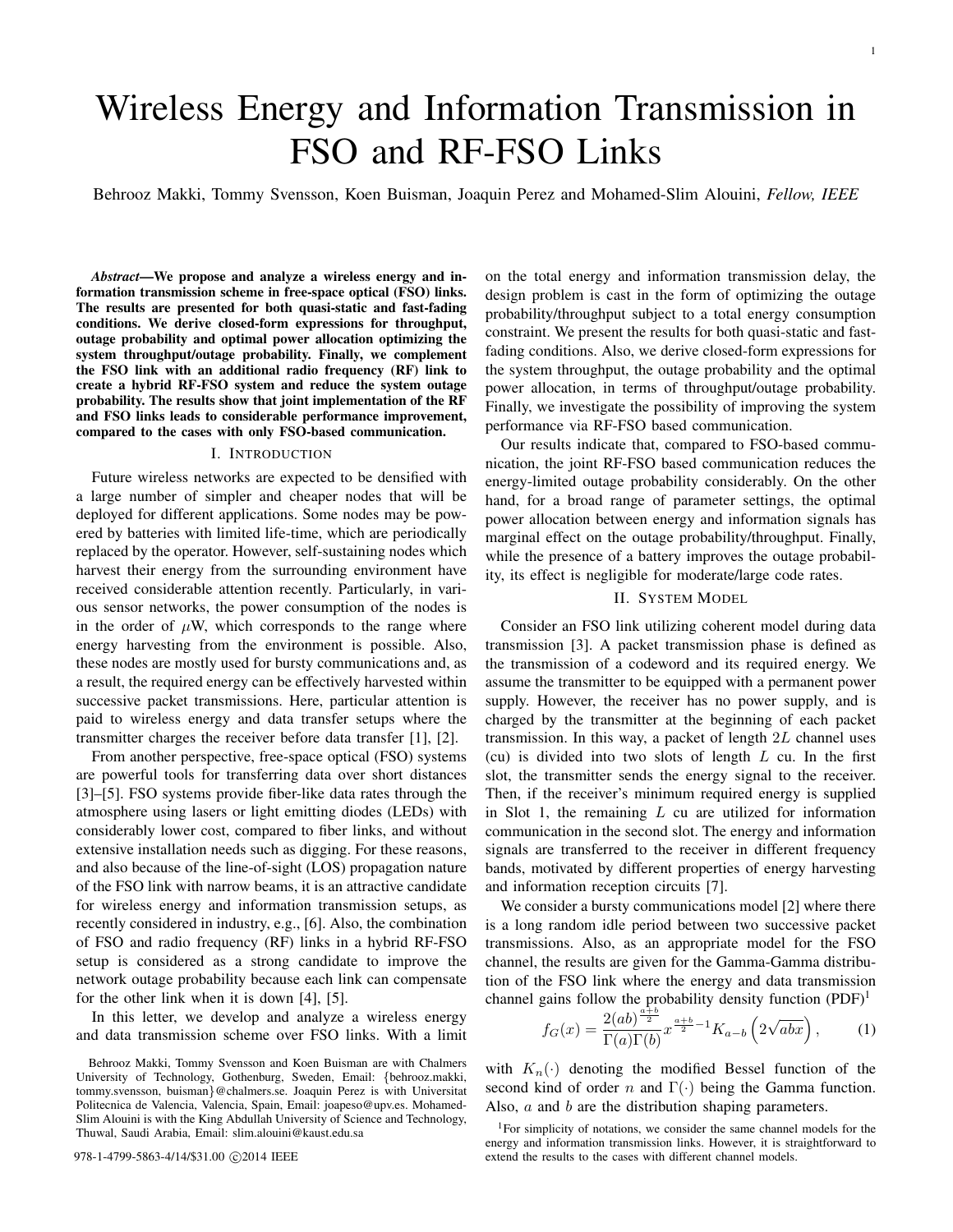#### III. ANALYTICAL RESULTS

Let us define  $g_E$  and  $g_I$  as the channel gains during the energy and information transmission phases, respectively. In this way, the accumulated energy at the end of the energy transfer phase is given by  $E_{\text{received}} = \delta P_{\text{E}} g_{\text{E}} L$  where  $P_{\text{E}}$ denotes the power of the energy transfer signal and  $\delta \leq 1$  is an efficiency parameter depending on the energy absorption properties of the energy harvesting circuit. The receiver is successfully charged at the end of Slot 1, if  $E_{\text{received}} \geq E_{\text{required}}$ , i.e.,  $g_E \ge \frac{\theta}{\delta P_E}$ , where  $E_{\text{required}}$  is the minimum energy required by the receiver for information processing and we define a normalized energy requirement factor  $\theta \doteq \frac{E_{\text{required}}}{L}$  (the energy cost of channel estimation and sending one acknowledgement feedback bit at the end of Slot 1 is included in  $E_{\text{required}}$ ). Otherwise, circuit outage occurs if  $g_{\text{E}} < \frac{\theta}{\delta P_{\text{E}}}$ .

Given that the receiver has successfully accumulated the required energy, the data transmission starts in the second time slot and the message is correctly decoded by the receiver if  $\log(1 + P_1 g_1) \ge R$ . Here,  $P_1$  represents the power of the information transfer signal. Also,  $R = \frac{K}{L}$  in nats-per-channeluse (npcu) denotes the code rate with  $K$  being the number of nats per codeword. In this way, the system successful message decoding probability and the throughput are given by

$$
\Pr\left(\text{Success}\right) = \Pr\left(g_E \ge \frac{\theta}{\delta P_E}\right) \Pr\left(\log\left(1 + P_1 g_1\right) \ge R\right)
$$
\n
$$
= \left(1 - F_G\left(\frac{\theta}{\delta P_E}\right)\right) \left(1 - F_G\left(\frac{e^R - 1}{P_1}\right)\right),\tag{2}
$$

and

$$
\eta = \frac{R}{2} \Pr(\text{Success})
$$
  
=  $\frac{R}{2} \left( 1 - F_G \left( \frac{\theta}{\delta P_E} \right) \right) \left( 1 - F_G \left( \frac{e^R - 1}{P_I} \right) \right),$  (3)

respectively, where

where  

$$
F_G(x) = \frac{1}{\Gamma(a)\Gamma(b)} \mathcal{G}_{1,3}^{2,1} \left( abx \Big|_{a,b,0}^{1} \right), \tag{4}
$$

is the cumulative distribution function (CDF) of the Gamma-Gamma distribution with  $G(\cdot)$  denoting the Meijer G-function. Also, the outage probability is  $Pr$  (Outage) = 1– $Pr$  (Success). Finally, the total energy consumed by the transmitter for energy transfer in Slot 1 and possibly data transfer in Slot 2, normalized by the codeword length, is obtained as

$$
\Xi = P_{\rm E} + P_{\rm I} \left( 1 - F_G \left( \frac{\theta}{\delta P_{\rm E}} \right) \right). \tag{5}
$$

In this way, the throughput and the outage probability are monotonic functions of the successful message decoding probability Pr (Success). Thus, with a sum normalized energy constraint  $\Xi = \xi$ , the energy-limited outage probability/throughput optimization problem can be represented as

$$
\begin{cases}\n\max_{P_{\rm E}, P_{\rm I}} \left(1 - F_G\left(\frac{\theta}{\delta P_{\rm E}}\right)\right) \left(1 - F_G\left(\frac{e^{R_{\rm -1}}}{P_{\rm I}}\right)\right) \\
\text{subject to} \quad P_{\rm E} + P_{\rm I}\left(1 - F_G\left(\frac{\theta}{\xi P_{\rm E}}\right)\right) = \xi,\n\end{cases} \tag{6}
$$

with  $P_{\text{E}}$  and  $P_{\text{I}}$  being the optimization variables. In general, (6) does not have a closed-form solution, due to the complex CDF (4). For this reason, Theorem 1 presents a high signalto-noise ratio (SNR) approximate solution for (6) as follows.

*Theorem 1.* As moderate/high SNRs, the optimal power allocation, in terms of energy-limited outage probability/throughput, tends towards

$$
\begin{cases}\nP_{\mathcal{E}} = \frac{\xi \left(\frac{\theta}{\delta(e^{R}-1)}\right)^{\frac{\tau}{1+\tau}}}{1 + \left(\frac{\theta}{\delta(e^{R}-1)}\right)^{\frac{\tau}{1+\tau}}}, \\
P_{\mathcal{I}} = \frac{\xi}{1 + \left(\frac{\theta}{\delta(e^{R}-1)}\right)^{\frac{\tau}{1+\tau}}}, \tau = \min\{a, b\}.\n\end{cases} (7)
$$

*Proof.* At high SNRs, one can use [3, Lemmas 1-2] to approximate the PDF (1) by

$$
f_G(x) \sim \left(\frac{\Gamma(\nu - \tau)(\nu \tau)^{\tau}}{\Gamma(\nu)}\right) \frac{x^{\tau - 1}}{\Gamma(\tau)},
$$
  

$$
\tau = \min\{a, b\}, \nu = \max\{a, b\}.
$$
 (8)

Also, the normalized energy constraint of (6) is simplified to  $P_{\rm E} + P_{\rm I} = \xi$ , because the receiver is successfully charged with high probability as the SNR increases. In this way, defining the constant  $c = \frac{\Gamma(v-\tau)(v\tau)^{\tau}}{\tau \Gamma(v)\Gamma(\tau)}$  $\frac{(v-\tau)(v+\tau)}{\tau\Gamma(v)\Gamma(\tau)}$ , (6) is approximated by

$$
\begin{cases}\n\max_{P_{\text{E}}, P_{\text{I}}} \left(1 - c \left(\frac{\theta}{\delta P_{\text{E}}}\right)^{\tau}\right) \left(1 - c \left(\frac{e^{R} - 1}{P_{\text{I}}}\right)^{\tau}\right) \\
\text{subject to} \quad P_{\text{E}} + P_{\text{I}} = \xi, \\
\stackrel{(a)}{\simeq} \left\{\n\min_{P_{\text{E}}, P_{\text{I}}} \left(\frac{\theta}{\delta P_{\text{E}}}\right)^{\tau} + \left(\frac{e^{R} - 1}{P_{\text{I}}}\right)^{\tau} \\
\text{subject to} \quad P_{\text{E}} + P_{\text{I}} = \xi,\n\end{cases} \tag{9}
$$

which leads to  $(7)$ . In  $(9)$ ,  $(a)$  comes from removing the smallest terms at high SNRs. Then, (7) is obtained by replacing  $P_{\rm I} = \xi - P_{\rm E}$  into the objective function of (9) and setting the derivative of the objective function equal to zero.  $\Box$ 

As shown in Section IV, while (7) is found by the high-SNR approximation, it is tight for a broad range of SNRs. Also, (7) follows intuition where with high energy requirements, low energy absorption efficiency or low data rates, i.e., high values of  $\theta$ , low values of  $\delta$  or low R's, respectively, most of the available energy should be allocated to the energy transfer signal. Also, (7) indicates that the optimal power of the energy transfer signal scales with the normalized total energy  $\xi$  linearly. On the other hand, for large values of  $R$ , the optimal power of the energy transfer signal decreases with the code rate  $R$  almost exponentially.

Finally, note that because the receiver receives the energy and information signals via different circuits, one can use simultaneous transmission schemes where the energy and information signals are sent in the same time slot. However, for the network simplicity and also because of the total energy constraint, we concentrate on the sequential transmission scheme where the energy can be saved by sending the information signal only if enough energy has been harvested.

#### *A. Performance Analysis in Fast-fading Conditions*

Up to now, the results were presented for cases with long coherence times where the channel gains remain constant during the energy and data transmission periods. However, it is interesting to analyze the system performance in fast-fading conditions as well as frequency hopping-based systems where multiple channel realizations are experienced in each time slot.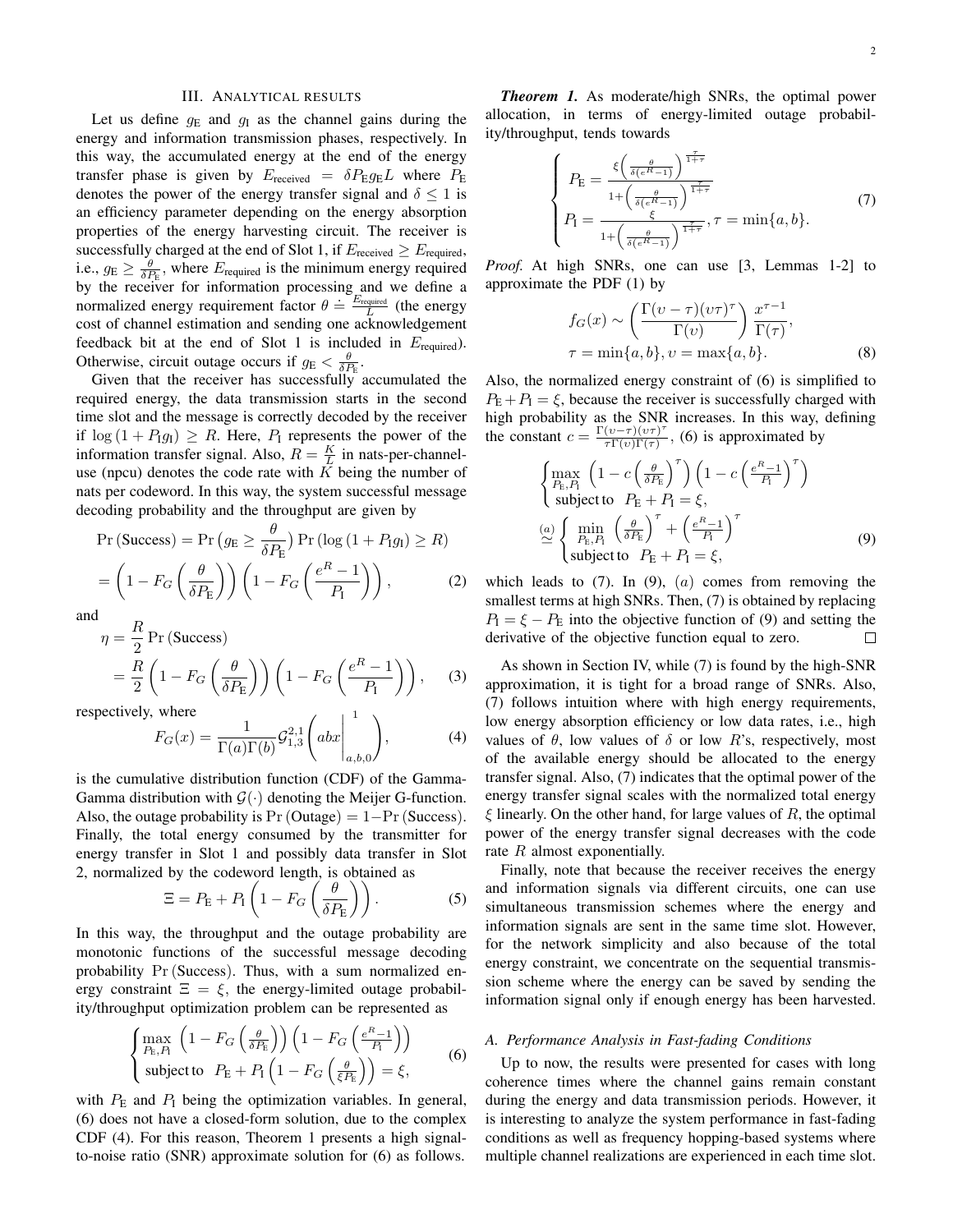Considering N different channel realizations during the message transmission period, the message outage probability is given by

$$
\Pr\left(\text{Message outage}\right) = \Pr\left(\frac{1}{N}\sum_{i=1}^{N}\log(1 + P_{\text{I}}g_{\text{I}}^{i}) \leq R\right),\tag{10}
$$

where  $g_{\rm I}^{i}$ 's are different channel realizations during data transmission. Using Minkowski inequality [8, Theorem 7.8.8]

$$
\left(1 + \left(\prod_{i=1}^{n} x_i\right)^{\frac{1}{n}}\right)^n \le \prod_{i=1}^{n} (1 + x_i),\tag{11}
$$

we have

$$
\begin{aligned} \text{Pr}\left(\text{Message outage}\right) &\leq \text{Pr}\left(1 + P_{\text{I}}\left(\prod_{i=1}^{N} g_{\text{I}}^{i}\right)^{\overline{N}} \leq e^{R}\right) \\ &= F_{\mathcal{Q}}\left(\left(\frac{e^{R} - 1}{P_{\text{I}}}\right)^{N}\right), \end{aligned} \tag{12}
$$

where the CDF of  $Q = \prod_{i=1}^{N} g_i^i$  is given by [3, Lemma 3]

$$
F_{\mathcal{Q}}(x) = \frac{1}{\Gamma^N(a)\Gamma^N(b)} \mathcal{G}_{1,2N+1}^{2N,1} \Big( (ab)^N x \Big|_{\substack{a,\ldots,a,\\N \text{ times}}} \underbrace{b,\ldots,b,0}_{N \text{ times}} \Big).
$$
\n(13)

Also, the circuit outage probability is found as

$$
\Pr\left(\text{Circuit outage}\right) = \Pr\left(\frac{1}{N} \sum_{i=1}^{N} g_{\text{E}}^{i} \le \frac{\theta}{\delta P_{\text{E}}}\right) = F_{\mathcal{B}}\left(\frac{N\theta}{\delta P_{\text{E}}}\right)
$$
\n(14)

where  $B = \sum_{i=1}^{N} G_i$  a random variable following the PDF [3, Lemma 1]

$$
f_{\mathcal{B}}(x) = \frac{2\left(\frac{\sigma_{NSN}}{N}x\right)^{\frac{\sigma_N + \varsigma_N}{2}} K_{\sigma_N - \varsigma_N} \left(2\sqrt{\frac{\sigma_{NSN}}{N}x}\right)}{\Gamma(\sigma_N)\Gamma(\varsigma_N)x},
$$
  
\n
$$
\sigma_N = Nv + \varrho_N,
$$
  
\n
$$
\varsigma_N = N\tau, \tau = \min\{a, b\}, v = \max\{a, b\},
$$
\n(15)

with  $\rho_{mN}$  being an appropriately chosen adjustment parameter<sup>2</sup>. Using  $(12)$ - $(14)$ , one can bound the successful message decoding probability, the throughput and the total consumed energy, and analyze the performance of the proposed setup in fast-fading and frequency hopping-based channels.

#### *B. Performance Improvement via RF-FSO Communication*

Under severe weather conditions, e.g., strong atmospheric turbulence, the FSO performance suffers and goes down. An efficient method for increasing the system availability is to complement the FSO link with an additional RF link, creating a hybrid RF-FSO communication system. Here, along with joint transmission, e.g., [4], particular attention is paid to serial RF-FSO setups where the RF link acts as a backup when the FSO link is down, e.g., [5].

We consider the scenario where, given that the FSObased message transmission fails in the second time slot, an additional time slot of length  $L$  cu is used to retransmit the information through an RF-based link<sup>3</sup>. In this case, the successful message decoding probability (2) is rephrased as

$$
\Pr\left(\text{Success}\right) = \Pr\left(g_{E} \geq \frac{\theta}{\delta P_{E}}\right) \left(\Pr\left(\log\left(1 + P_{1}g_{1}\right) \geq R\right) + \Pr\left(\log\left(1 + P_{1}g_{1}\right) < R\right) \Pr\left(\log\left(1 + \tilde{P}_{1}\tilde{g}_{1}\right) \geq R\right)\right)
$$
\n
$$
= \left(1 - F_{G}\left(\frac{\theta}{\delta P_{E}}\right)\right) \left(1 - F_{G}\left(\frac{e^{R} - 1}{P_{1}}\right) + F_{G}\left(\frac{e^{R} - 1}{P_{1}}\right)\left(1 - F_{\tilde{G}}\left(\frac{e^{R} - 1}{\tilde{P}_{1}}\right)\right)\right),\tag{16}
$$

if the channels follow quasi-static fading conditions (using the same procedure as in Section III.A, one can extend the results to the cases with fast-fading conditions). In (16),  $\tilde{P}_I$  and  $\tilde{g}_I$  denote the power of the RF-based signal and the channel gain of the RF-based link, respectively, and considering Rician fading, which is an appropriate model for LOS conditions, the RF channel gain follows the CDF √

$$
F_{\tilde{G}}(x) = 1 - \mathcal{Q}\left(\frac{\mu}{\omega}, \frac{\sqrt{x}}{\omega}\right). \tag{17}
$$

Here,  $Q(\cdot, \cdot)$  denotes the Marcum Q function and  $\mu$  and  $\omega$ are the long-term channel parameters of the Rician channel. Then, the throughput (3) and the total consumed energy (5) are respectively rephrased as

$$
\eta = \frac{K \Pr(\text{Success})}{\Delta} = \frac{R \Pr(\text{Success})}{1 + \left(1 - F_G\left(\frac{\theta}{\delta P_E}\right)\right) \left(1 + F_G\left(\frac{e^{R} - 1}{P_1}\right)\right)},
$$
  

$$
\Delta \doteq L + L \Pr\left(g_E \ge \frac{\theta}{\delta P_E}\right) \left(\Pr\left(\log\left(1 + P_1 g_1\right) \ge R\right)\right)
$$
  
+ 2 \Pr\left(\log\left(1 + P\_1 g\_1\right) < R\right) (18)

and

,

$$
\Xi = P_{\rm E} + \left(1 - F_G\left(\frac{\theta}{\xi P_{\rm E}}\right)\right) \left(P_{\rm I} + \tilde{P}_{\rm I} F_G\left(\frac{e^R - 1}{P_{\rm I}}\right)\right). \tag{19}
$$

Also, from (16)-(19), one can determine the optimal power terms optimizing the outage probability/throughput with a total energy constraint.

Note that setting  $\tilde{P}_1 = 0$  in (16) and (19), which is not necessarily optimal for the RF-FSO based setup, the outage probability and the total energy of the RF-FSO based setup are simplified to those with only FSO-based communication. Thus, in the optimal case and with the same  $\theta$ , the RF-FSO setup outperforms the FSO-based system in terms of energylimited outage probability. However, in practice, adding the RF link may increase the normalized required energy  $\theta$  (see Figs. 1a-1b). Also, as opposed to outage probability, depending on the parameter settings, the use of the RF link may or may not improve the throughput. This is because, while the presence of the RF-based link increases the successful message decoding probability, it increases the total number of channel uses required for a packet transmission.

 $3$ Following the same procedure as in [2], one can extend the results to the cases where the RF link is used for both energy and information transfer.

<sup>&</sup>lt;sup>2</sup>Equation (15) gives an approximation of the sum of IID Gamma-Gamma variables. However, as shown in, e.g., [3], the approximation is extremely tight for all ranges of SNRs. Therefore, we consider it as an equality.